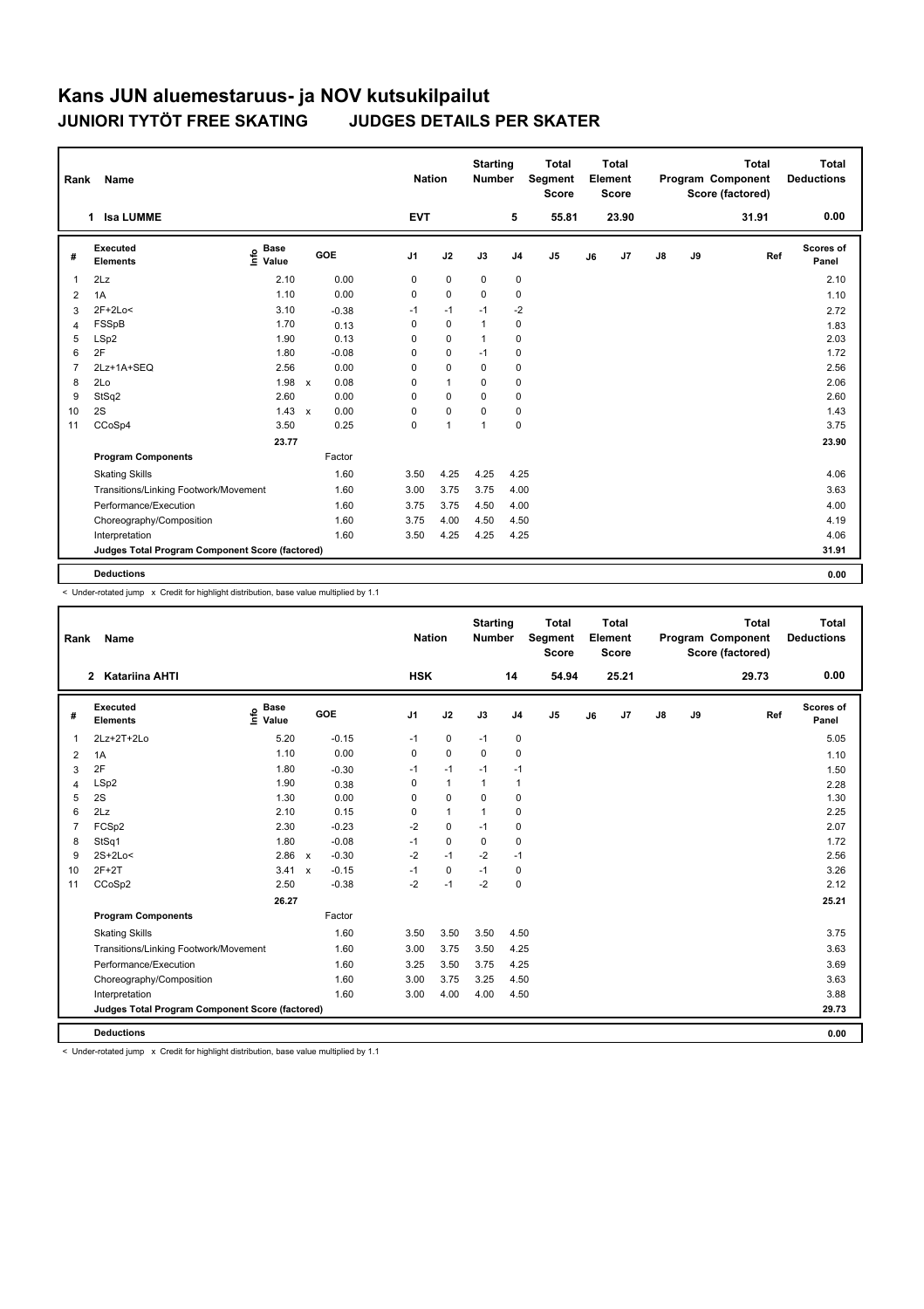| Rank | <b>Name</b>                                     |                            |       |              |         | <b>Nation</b>  |              | <b>Starting</b><br><b>Number</b> |                | <b>Total</b><br>Segment<br><b>Score</b> |    | Total<br>Element<br><b>Score</b> |               |    | <b>Total</b><br>Program Component<br>Score (factored) | <b>Total</b><br><b>Deductions</b> |
|------|-------------------------------------------------|----------------------------|-------|--------------|---------|----------------|--------------|----------------------------------|----------------|-----------------------------------------|----|----------------------------------|---------------|----|-------------------------------------------------------|-----------------------------------|
|      | <b>Alisa ROSELIUS</b><br>3                      |                            |       |              |         | <b>EVT</b>     |              |                                  | 6              | 51.49                                   |    | 21.39                            |               |    | 30.10                                                 | 0.00                              |
| #    | <b>Executed</b><br><b>Elements</b>              | <b>Base</b><br>۴ů<br>Value |       |              | GOE     | J <sub>1</sub> | J2           | J3                               | J <sub>4</sub> | J <sub>5</sub>                          | J6 | J <sub>7</sub>                   | $\mathsf{J}8$ | J9 | Ref                                                   | Scores of<br>Panel                |
| 1    | StSq2                                           |                            | 2.60  |              | 0.00    | 0              | $\mathbf 0$  | 0                                | 0              |                                         |    |                                  |               |    |                                                       | 2.60                              |
| 2    | $2S+2T$                                         |                            | 2.60  |              | 0.00    | 0              | $\mathbf 0$  | $\Omega$                         | 0              |                                         |    |                                  |               |    |                                                       | 2.60                              |
| 3    | 1A                                              |                            | 1.10  |              | 0.00    | 0              | $\mathbf 0$  | $\mathbf 0$                      | 0              |                                         |    |                                  |               |    |                                                       | 1.10                              |
| Δ    | CCoSp3                                          |                            | 3.00  |              | $-0.15$ | $-1$           | $-1$         | 0                                | 0              |                                         |    |                                  |               |    |                                                       | 2.85                              |
| 5    | $2F+2T<<$                                       |                            | 2.20  |              | $-0.83$ | $-3$           | $-2$         | $-3$                             | $-3$           |                                         |    |                                  |               |    |                                                       | 1.37                              |
| 6    | 2F                                              |                            | 1.80  |              | 0.08    | $\mathbf 0$    | $\mathbf{1}$ | $\Omega$                         | 0              |                                         |    |                                  |               |    |                                                       | 1.88                              |
|      | FSSp2                                           |                            | 2.30  |              | $-0.38$ | $-2$           | $-1$         | $\mathbf 0$                      | $-2$           |                                         |    |                                  |               |    |                                                       | 1.92                              |
| 8    | 2Lo                                             |                            | 1.98  | $\mathsf{x}$ | 0.00    | 0              | $\mathbf{1}$ | $-1$                             | 0              |                                         |    |                                  |               |    |                                                       | 1.98                              |
| 9    | 2Lz                                             | e                          | 2.31  | $\mathsf{x}$ | $-0.60$ | $-1$           | $-2$         | $-2$                             | $-3$           |                                         |    |                                  |               |    |                                                       | 1.71                              |
| 10   | 2S+1A+SEQ                                       |                            | 2.11  | $\mathbf{x}$ | 0.00    | $\Omega$       | $\Omega$     | $\Omega$                         | $\Omega$       |                                         |    |                                  |               |    |                                                       | 2.11                              |
| 11   | LSp1                                            |                            | 1.50  |              | $-0.23$ | $-1$           | $-1$         | $-1$                             | 0              |                                         |    |                                  |               |    |                                                       | 1.27                              |
|      |                                                 |                            | 23.50 |              |         |                |              |                                  |                |                                         |    |                                  |               |    |                                                       | 21.39                             |
|      | <b>Program Components</b>                       |                            |       |              | Factor  |                |              |                                  |                |                                         |    |                                  |               |    |                                                       |                                   |
|      | <b>Skating Skills</b>                           |                            |       |              | 1.60    | 3.25           | 3.75         | 3.75                             | 3.50           |                                         |    |                                  |               |    |                                                       | 3.56                              |
|      | Transitions/Linking Footwork/Movement           |                            |       |              | 1.60    | 3.00           | 4.25         | 3.50                             | 3.25           |                                         |    |                                  |               |    |                                                       | 3.50                              |
|      | Performance/Execution                           |                            |       |              | 1.60    | 3.50           | 4.00         | 4.00                             | 3.50           |                                         |    |                                  |               |    |                                                       | 3.75                              |
|      | Choreography/Composition                        |                            |       |              | 1.60    | 4.00           | 4.25         | 4.00                             | 3.75           |                                         |    |                                  |               |    |                                                       | 4.00                              |
|      | Interpretation                                  |                            |       |              | 1.60    | 3.50           | 4.50         | 4.25                             | 3.75           |                                         |    |                                  |               |    |                                                       | 4.00                              |
|      | Judges Total Program Component Score (factored) |                            |       |              |         |                |              |                                  |                |                                         |    |                                  |               |    |                                                       | 30.10                             |
|      | <b>Deductions</b>                               |                            |       |              |         |                |              |                                  |                |                                         |    |                                  |               |    |                                                       | 0.00                              |
|      |                                                 |                            |       |              |         |                |              |                                  |                |                                         |    |                                  |               |    |                                                       |                                   |

<< Downgraded jump x Credit for highlight distribution, base value multiplied by 1.1 e Jump take off with wrong edge

| Rank           | Name                                            |      |                      |                           |         | <b>Nation</b>  |              | <b>Starting</b><br><b>Number</b> |                | <b>Total</b><br>Segment<br><b>Score</b> |    | <b>Total</b><br>Element<br><b>Score</b> |               |    | <b>Total</b><br>Program Component<br>Score (factored) |     | <b>Total</b><br><b>Deductions</b> |
|----------------|-------------------------------------------------|------|----------------------|---------------------------|---------|----------------|--------------|----------------------------------|----------------|-----------------------------------------|----|-----------------------------------------|---------------|----|-------------------------------------------------------|-----|-----------------------------------|
|                | 4 Venla MIKKELÄ                                 |      |                      |                           |         | <b>TTK</b>     |              |                                  | $\mathbf{2}$   | 50.21                                   |    | 24.40                                   |               |    | 25.81                                                 |     | 0.00                              |
| #              | <b>Executed</b><br><b>Elements</b>              | Life | <b>Base</b><br>Value |                           | GOE     | J <sub>1</sub> | J2           | J3                               | J <sub>4</sub> | J <sub>5</sub>                          | J6 | J <sub>7</sub>                          | $\mathsf{J}8$ | J9 |                                                       | Ref | Scores of<br>Panel                |
| 1              | 2Lz                                             | e    | 2.10                 |                           | $-0.45$ | $-1$           | $-2$         | $-1$                             | $-2$           |                                         |    |                                         |               |    |                                                       |     | 1.65                              |
| 2              | 2S                                              |      | 1.30                 |                           | 0.00    | 0              | $\mathbf 0$  | 0                                | $\pmb{0}$      |                                         |    |                                         |               |    |                                                       |     | 1.30                              |
| 3              | CSSpB                                           |      | 1.60                 |                           | 0.25    | 0              | $\mathbf 0$  | $\mathbf{1}$                     | $\mathbf{1}$   |                                         |    |                                         |               |    |                                                       |     | 1.85                              |
| 4              | $2F+2Lo$                                        |      | 3.60                 |                           | $-0.30$ | $-1$           | 0            | $-1$                             | $-2$           |                                         |    |                                         |               |    |                                                       |     | 3.30                              |
| 5              | FCSp1                                           |      | 1.90                 |                           | 0.05    | 0              | $-1$         | $\Omega$                         | $\mathbf{1}$   |                                         |    |                                         |               |    |                                                       |     | 1.95                              |
| 6              | $2Lz+2T<$                                       | e    | 3.00                 |                           | $-0.68$ | $-2$           | $-3$         | $-1$                             | $-3$           |                                         |    |                                         |               |    |                                                       |     | 2.32                              |
| $\overline{7}$ | 1A                                              |      | 1.10                 |                           | 0.00    | 0              | $\mathbf 0$  | $\Omega$                         | $\mathbf 0$    |                                         |    |                                         |               |    |                                                       |     | 1.10                              |
| 8              | 2Lo+1Lo<+2S                                     |      | 3.85                 | $\mathsf{x}$              | $-0.38$ | $-2$           | $-1$         | $-1$                             | $-1$           |                                         |    |                                         |               |    |                                                       |     | 3.47                              |
| 9              | StSq1                                           |      | 1.80                 |                           | $-0.15$ | $-1$           | $\mathbf 0$  | $-1$                             | $\mathbf 0$    |                                         |    |                                         |               |    |                                                       |     | 1.65                              |
| 10             | 2F                                              |      | 1.98                 | $\boldsymbol{\mathsf{x}}$ | 0.08    | 0              | $-1$         | $\mathbf{1}$                     | $\mathbf{1}$   |                                         |    |                                         |               |    |                                                       |     | 2.06                              |
| 11             | CCoSp4                                          |      | 3.50                 |                           | 0.25    | 0              | $\mathbf{1}$ | $\mathbf 0$                      | $\mathbf{1}$   |                                         |    |                                         |               |    |                                                       |     | 3.75                              |
|                |                                                 |      | 25.73                |                           |         |                |              |                                  |                |                                         |    |                                         |               |    |                                                       |     | 24.40                             |
|                | <b>Program Components</b>                       |      |                      |                           | Factor  |                |              |                                  |                |                                         |    |                                         |               |    |                                                       |     |                                   |
|                | <b>Skating Skills</b>                           |      |                      |                           | 1.60    | 3.00           | 3.50         | 3.25                             | 2.75           |                                         |    |                                         |               |    |                                                       |     | 3.13                              |
|                | Transitions/Linking Footwork/Movement           |      |                      |                           | 1.60    | 2.75           | 3.50         | 3.00                             | 2.75           |                                         |    |                                         |               |    |                                                       |     | 3.00                              |
|                | Performance/Execution                           |      |                      |                           | 1.60    | 3.25           | 3.75         | 3.25                             | 3.50           |                                         |    |                                         |               |    |                                                       |     | 3.44                              |
|                | Choreography/Composition                        |      |                      |                           | 1.60    | 3.50           | 3.50         | 3.50                             | 3.50           |                                         |    |                                         |               |    |                                                       |     | 3.50                              |
|                | Interpretation                                  |      |                      |                           | 1.60    | 3.00           | 3.25         | 2.75                             | 3.25           |                                         |    |                                         |               |    |                                                       |     | 3.06                              |
|                | Judges Total Program Component Score (factored) |      |                      |                           |         |                |              |                                  |                |                                         |    |                                         |               |    |                                                       |     | 25.81                             |
|                | <b>Deductions</b>                               |      |                      |                           |         |                |              |                                  |                |                                         |    |                                         |               |    |                                                       |     | 0.00                              |

< Under-rotated jump x Credit for highlight distribution, base value multiplied by 1.1 e Jump take off with wrong edge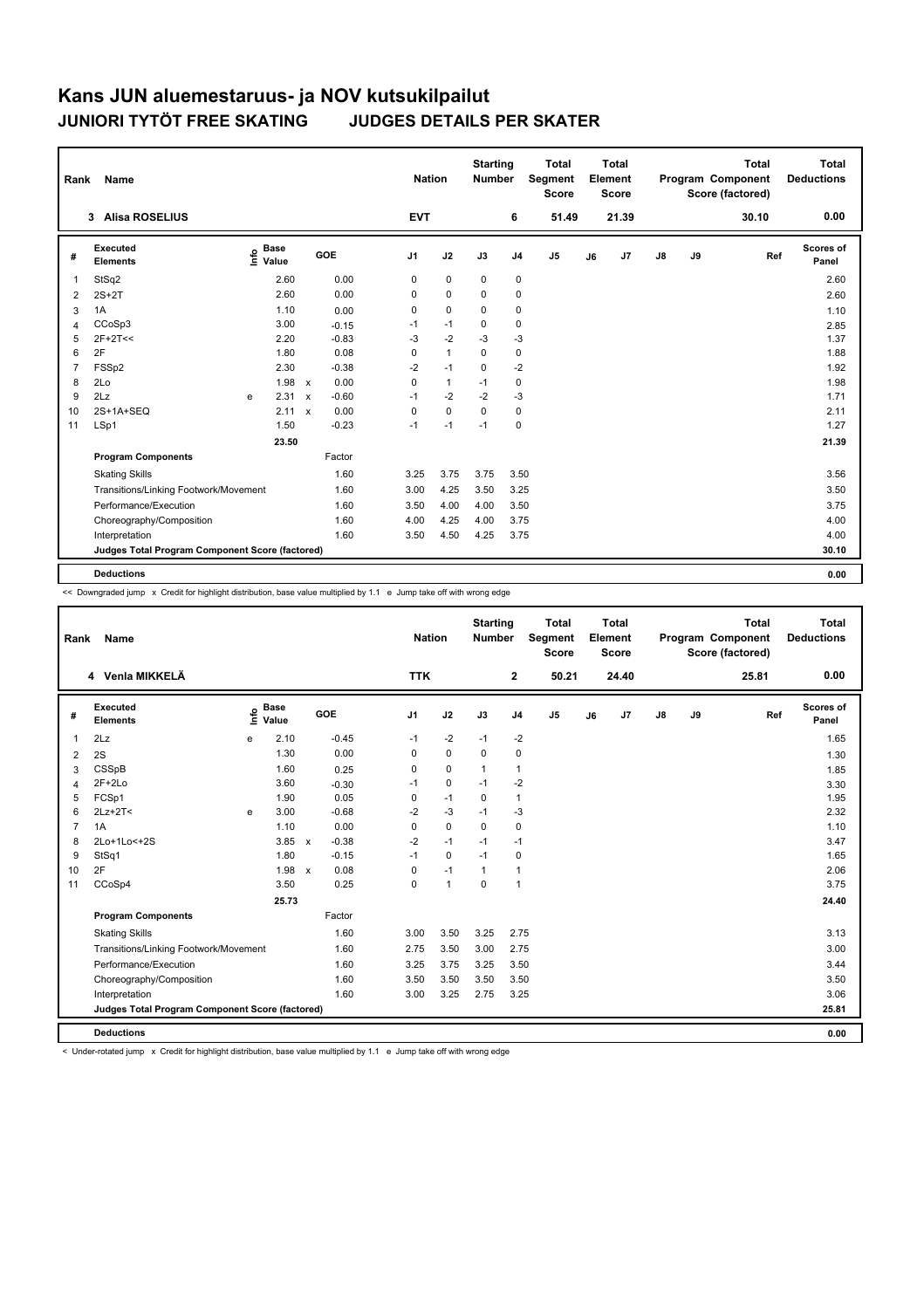| Rank           | Name                                            |                                             |              |         |                | <b>Nation</b> |             | <b>Starting</b><br><b>Number</b> |                | Total<br>Segment<br><b>Score</b> |    | Total<br>Element<br>Score |               |    | <b>Total</b><br>Program Component<br>Score (factored) | Total<br><b>Deductions</b> |
|----------------|-------------------------------------------------|---------------------------------------------|--------------|---------|----------------|---------------|-------------|----------------------------------|----------------|----------------------------------|----|---------------------------|---------------|----|-------------------------------------------------------|----------------------------|
|                | <b>Oona MALM</b><br>5.                          |                                             |              |         | <b>TTK</b>     |               |             |                                  | 4              | 49.84                            |    | 20.84                     |               |    | 29.00                                                 | 0.00                       |
| #              | <b>Executed</b><br><b>Elements</b>              | <b>Base</b><br>e <sup>Base</sup><br>⊆ Value |              | GOE     | J <sub>1</sub> |               | J2          | J3                               | J <sub>4</sub> | J <sub>5</sub>                   | J6 | J7                        | $\mathsf{J}8$ | J9 | Ref                                                   | Scores of<br>Panel         |
| 1              | 2S                                              | 1.30                                        |              | 0.00    | 0              |               | $\mathbf 0$ | $\mathbf 0$                      | 0              |                                  |    |                           |               |    |                                                       | 1.30                       |
| 2              | 2Lz+1T+1T                                       | 2.90                                        |              | $-0.15$ | 0              |               | $-1$        | 0                                | $-1$           |                                  |    |                           |               |    |                                                       | 2.75                       |
| 3              | 2Lz                                             | 2.10                                        |              | 0.00    | 0              |               | 0           | 0                                | 0              |                                  |    |                           |               |    |                                                       | 2.10                       |
| 4              | CSp2                                            | 1.80                                        |              | 0.00    | 0              |               | 0           | 0                                | 0              |                                  |    |                           |               |    |                                                       | 1.80                       |
| 5              | $2S+1Lo$                                        | 1.80                                        |              | $-0.10$ | $-1$           |               | $\mathbf 0$ | $-1$                             | 0              |                                  |    |                           |               |    |                                                       | 1.70                       |
| 6              | 2F                                              | 1.80                                        |              | $-0.45$ | $-2$           |               | $-2$        | $-2$                             | 0              |                                  |    |                           |               |    |                                                       | 1.35                       |
| $\overline{7}$ | 1A                                              | 1.21                                        | $\mathsf{x}$ | 0.00    | 0              |               | $\mathbf 0$ | 0                                | 0              |                                  |    |                           |               |    |                                                       | 1.21                       |
| 8              | CCoSp3                                          | 3.00                                        |              | 0.13    | $\Omega$       |               | $\mathbf 0$ | $\Omega$                         | 1              |                                  |    |                           |               |    |                                                       | 3.13                       |
| 9              | 2F+SEQ                                          | 1.58                                        | $\mathsf{x}$ | $-0.53$ | $-2$           |               | $-1$        | $-2$                             | $-2$           |                                  |    |                           |               |    |                                                       | 1.05                       |
| 10             | FSSp1                                           | 2.00                                        |              | $-0.15$ | $-1$           |               | $\mathbf 0$ | $-1$                             | 0              |                                  |    |                           |               |    |                                                       | 1.85                       |
| 11             | StSq2                                           | 2.60                                        |              | 0.00    | 0              |               | 0           | 0                                | 0              |                                  |    |                           |               |    |                                                       | 2.60                       |
|                |                                                 | 22.09                                       |              |         |                |               |             |                                  |                |                                  |    |                           |               |    |                                                       | 20.84                      |
|                | <b>Program Components</b>                       |                                             |              | Factor  |                |               |             |                                  |                |                                  |    |                           |               |    |                                                       |                            |
|                | <b>Skating Skills</b>                           |                                             |              | 1.60    | 3.75           |               | 3.25        | 3.75                             | 3.50           |                                  |    |                           |               |    |                                                       | 3.56                       |
|                | Transitions/Linking Footwork/Movement           |                                             |              | 1.60    | 3.25           |               | 3.50        | 3.75                             | 3.25           |                                  |    |                           |               |    |                                                       | 3.44                       |
|                | Performance/Execution                           |                                             |              | 1.60    | 3.75           |               | 3.75        | 3.75                             | 3.50           |                                  |    |                           |               |    |                                                       | 3.69                       |
|                | Choreography/Composition                        |                                             |              | 1.60    | 3.75           |               | 3.50        | 4.00                             | 3.75           |                                  |    |                           |               |    |                                                       | 3.75                       |
|                | Interpretation                                  |                                             |              | 1.60    | 3.50           |               | 3.75        | 4.25                             | 3.25           |                                  |    |                           |               |    |                                                       | 3.69                       |
|                | Judges Total Program Component Score (factored) |                                             |              |         |                |               |             |                                  |                |                                  |    |                           |               |    |                                                       | 29.00                      |
|                | <b>Deductions</b>                               |                                             |              |         |                |               |             |                                  |                |                                  |    |                           |               |    |                                                       | 0.00                       |

x Credit for highlight distribution, base value multiplied by 1.1

| Rank           | <b>Name</b>                                     |                              |                           |         | <b>Nation</b> |              | <b>Starting</b><br>Number |                | <b>Total</b><br>Segment<br><b>Score</b> |    | <b>Total</b><br>Element<br><b>Score</b> |               |    | Total<br>Program Component<br>Score (factored) | <b>Total</b><br><b>Deductions</b> |
|----------------|-------------------------------------------------|------------------------------|---------------------------|---------|---------------|--------------|---------------------------|----------------|-----------------------------------------|----|-----------------------------------------|---------------|----|------------------------------------------------|-----------------------------------|
|                | 6 Charlotte NORDMAN                             |                              |                           |         | <b>KAT</b>    |              |                           | 1              | 49.66                                   |    | 23.14                                   |               |    | 26.52                                          | 0.00                              |
| #              | Executed<br><b>Elements</b>                     | <b>Base</b><br>Info<br>Value |                           | GOE     | J1            | J2           | J3                        | J <sub>4</sub> | J <sub>5</sub>                          | J6 | J7                                      | $\mathsf{J}8$ | J9 | Ref                                            | <b>Scores of</b><br>Panel         |
| 1              | 2F+2T+2Lo                                       | 4.90                         |                           | 0.08    | 0             | $\mathbf{1}$ | $\mathbf 0$               | $\pmb{0}$      |                                         |    |                                         |               |    |                                                | 4.98                              |
| $\overline{2}$ | 2Lo                                             | 1.80                         |                           | 0.00    | 0             | $\mathbf 0$  | 0                         | $\mathbf 0$    |                                         |    |                                         |               |    |                                                | 1.80                              |
| 3              | 2S                                              | 1.30                         |                           | 0.10    | 0             | $\mathbf 0$  | $\mathbf{1}$              | $\mathbf{1}$   |                                         |    |                                         |               |    |                                                | 1.40                              |
| 4              | FSSp2                                           | 2.30                         |                           | 0.00    | 0             | $\Omega$     | 0                         | 0              |                                         |    |                                         |               |    |                                                | 2.30                              |
| 5              | StSq1                                           | 1.80                         |                           | $-0.15$ | $-1$          | $\mathbf 0$  | $-1$                      | 0              |                                         |    |                                         |               |    |                                                | 1.65                              |
| 6              | 1A                                              | 1.21                         | $\mathsf{x}$              | 0.00    | 0             | $\mathbf 0$  | 0                         | $\mathbf 0$    |                                         |    |                                         |               |    |                                                | 1.21                              |
| 7              | 2F                                              | 1.98                         | $\boldsymbol{\mathsf{x}}$ | 0.08    | 0             | $\mathbf{1}$ | 0                         | 0              |                                         |    |                                         |               |    |                                                | 2.06                              |
| 8              | 1Lz                                             | 0.66<br>e                    | $\mathsf{x}$              | $-0.18$ | $-1$          | $-2$         | $-2$                      | $-2$           |                                         |    |                                         |               |    |                                                | 0.48                              |
| 9              | $2S+2T$                                         | 2.86                         | $\mathsf{x}$              | 0.00    | $\Omega$      | $\Omega$     | $\Omega$                  | $\mathbf 0$    |                                         |    |                                         |               |    |                                                | 2.86                              |
| 10             | CSp1                                            | 1.40                         |                           | 0.00    | 0             | $\mathbf 0$  | $\mathbf 0$               | $\mathbf 0$    |                                         |    |                                         |               |    |                                                | 1.40                              |
| 11             | CCoSp3                                          | 3.00                         |                           | 0.00    | 0             | $\mathbf 0$  | $\mathbf 0$               | $\mathbf 0$    |                                         |    |                                         |               |    |                                                | 3.00                              |
|                |                                                 | 23.21                        |                           |         |               |              |                           |                |                                         |    |                                         |               |    |                                                | 23.14                             |
|                | <b>Program Components</b>                       |                              |                           | Factor  |               |              |                           |                |                                         |    |                                         |               |    |                                                |                                   |
|                | <b>Skating Skills</b>                           |                              |                           | 1.60    | 3.75          | 4.25         | 3.25                      | 3.50           |                                         |    |                                         |               |    |                                                | 3.69                              |
|                | Transitions/Linking Footwork/Movement           |                              |                           | 1.60    | 3.50          | 3.50         | 3.25                      | 3.25           |                                         |    |                                         |               |    |                                                | 3.38                              |
|                | Performance/Execution                           |                              |                           | 1.60    | 3.50          | 3.00         | 2.75                      | 3.00           |                                         |    |                                         |               |    |                                                | 3.06                              |
|                | Choreography/Composition                        |                              |                           | 1.60    | 3.50          | 3.50         | 3.25                      | 3.25           |                                         |    |                                         |               |    |                                                | 3.38                              |
|                | Interpretation                                  |                              |                           | 1.60    | 3.25          | 3.25         | 2.75                      | 3.00           |                                         |    |                                         |               |    |                                                | 3.06                              |
|                | Judges Total Program Component Score (factored) |                              |                           |         |               |              |                           |                |                                         |    |                                         |               |    |                                                | 26.52                             |
|                | <b>Deductions</b>                               |                              |                           |         |               |              |                           |                |                                         |    |                                         |               |    |                                                | 0.00                              |

x Credit for highlight distribution, base value multiplied by 1.1 e Jump take off with wrong edge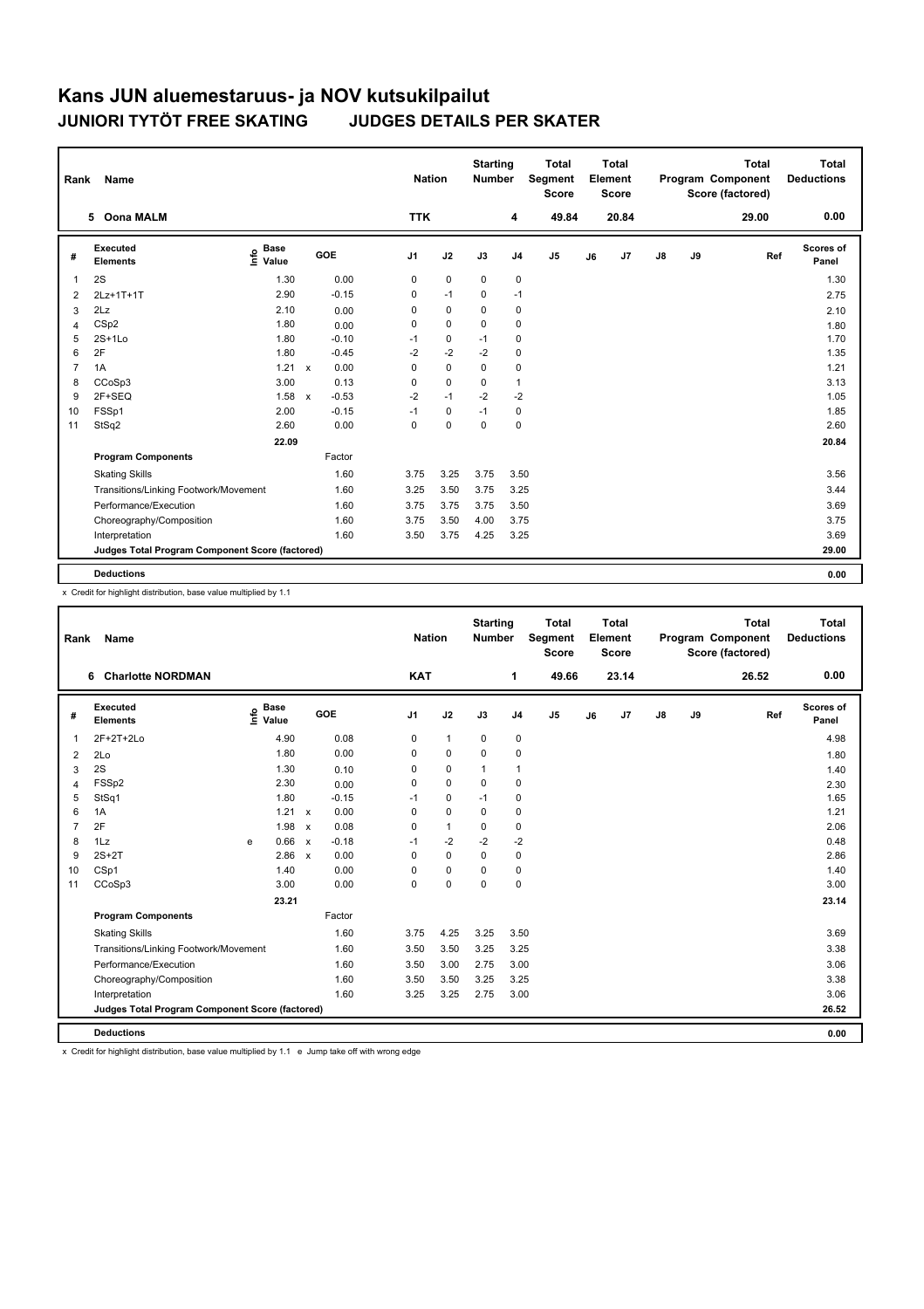| Rank           | <b>Name</b>                                     |                              |              |                   | <b>Nation</b>  |             | <b>Starting</b><br><b>Number</b> |                | Total<br>Segment<br><b>Score</b> |    | Total<br>Element<br><b>Score</b> |               |    | Total<br>Program Component<br>Score (factored) | Total<br><b>Deductions</b> |
|----------------|-------------------------------------------------|------------------------------|--------------|-------------------|----------------|-------------|----------------------------------|----------------|----------------------------------|----|----------------------------------|---------------|----|------------------------------------------------|----------------------------|
|                | 7 Anna-Sofia ISOSOMPPI                          |                              |              |                   | <b>ETK</b>     |             |                                  | 13             | 48.08                            |    | 18.06                            |               |    | 31.02                                          | 1.00                       |
| #              | Executed<br><b>Elements</b>                     | <b>Base</b><br>١nfo<br>Value |              | GOE               | J <sub>1</sub> | J2          | J3                               | J <sub>4</sub> | J <sub>5</sub>                   | J6 | J <sub>7</sub>                   | $\mathsf{J}8$ | J9 | Ref                                            | Scores of<br>Panel         |
| $\overline{1}$ | 2Lz<                                            | 1.50<br>e                    |              | $-0.90$           | -3             | $-3$        | $-3$                             | $-3$           |                                  |    |                                  |               |    |                                                | 0.60                       |
| 2              | 2F<                                             | 1.30                         |              | $-0.90$           | -3             | $-3$        | $-3$                             | $-3$           |                                  |    |                                  |               |    |                                                | 0.40                       |
| 3              | 2S                                              | 1.30                         |              | 0.00              | 0              | $\mathbf 0$ | $\mathbf 0$                      | $\mathbf 0$    |                                  |    |                                  |               |    |                                                | 1.30                       |
| $\overline{4}$ | StSq3                                           | 3.30                         |              | 0.13              | 0              | $\mathbf 0$ | $\mathbf{1}$                     | $\mathbf 0$    |                                  |    |                                  |               |    |                                                | 3.43                       |
| 5              | FSSp2                                           | 2.30                         |              | 0.13              | 0              | $\mathbf 0$ | 0                                | $\mathbf{1}$   |                                  |    |                                  |               |    |                                                | 2.43                       |
| 6              | 2T+2Lo<<                                        | 1.98                         | $\mathsf{x}$ | $-0.55$           | $-3$           | $-2$        | $-3$                             | $-3$           |                                  |    |                                  |               |    |                                                | 1.43                       |
| $\overline{7}$ | 1A                                              | 1.21                         | $\mathsf{x}$ | 0.05              | 0              | $\mathbf 0$ | $\mathbf 0$                      | $\mathbf{1}$   |                                  |    |                                  |               |    |                                                | 1.26                       |
| 8              | LSp2                                            | 1.90                         |              | $-0.08$           | 0              | $\mathbf 0$ | $-1$                             | $\mathbf 0$    |                                  |    |                                  |               |    |                                                | 1.82                       |
| 9              | $2F<+1T$                                        | 1.87                         | $\mathsf{x}$ | $-0.45$           | $-1$           | $-2$        | $-2$                             | $-1$           |                                  |    |                                  |               |    |                                                | 1.42                       |
| 10             | 2Lo<                                            | 1.43                         | $\mathsf{x}$ | $-0.38$           | $-1$           | $-2$        | $-1$                             | $-1$           |                                  |    |                                  |               |    |                                                | 1.05                       |
| 11             | CCoSp3                                          | 3.00                         |              | $-0.08$           | $-1$           | $\mathbf 0$ | $\mathbf 0$                      | $\mathbf 0$    |                                  |    |                                  |               |    |                                                | 2.92                       |
|                |                                                 | 21.09                        |              |                   |                |             |                                  |                |                                  |    |                                  |               |    |                                                | 18.06                      |
|                | <b>Program Components</b>                       |                              |              | Factor            |                |             |                                  |                |                                  |    |                                  |               |    |                                                |                            |
|                | <b>Skating Skills</b>                           |                              |              | 1.60              | 4.00           | 3.75        | 4.00                             | 4.00           |                                  |    |                                  |               |    |                                                | 3.94                       |
|                | Transitions/Linking Footwork/Movement           |                              |              | 1.60              | 3.75           | 3.50        | 3.75                             | 3.75           |                                  |    |                                  |               |    |                                                | 3.69                       |
|                | Performance/Execution                           |                              |              | 1.60              | 4.00           | 3.75        | 4.00                             | 3.75           |                                  |    |                                  |               |    |                                                | 3.88                       |
|                | Choreography/Composition                        |                              |              | 1.60              | 4.25           | 4.00        | 4.00                             | 4.25           |                                  |    |                                  |               |    |                                                | 4.13                       |
|                | Interpretation                                  |                              |              | 1.60              | 3.75           | 3.50        | 3.75                             | 4.00           |                                  |    |                                  |               |    |                                                | 3.75                       |
|                | Judges Total Program Component Score (factored) |                              |              |                   |                |             |                                  |                |                                  |    |                                  |               |    |                                                | 31.02                      |
|                | <b>Deductions</b>                               |                              |              | $-1.00$<br>Falls: |                |             |                                  |                |                                  |    |                                  |               |    |                                                | $-1.00$                    |

< Under-rotated jump << Downgraded jump x Credit for highlight distribution, base value multiplied by 1.1 e Jump take off with wrong edge

| Rank           | Name                                            |                              |                         |            | <b>Nation</b> | <b>Starting</b><br><b>Number</b> |                | <b>Total</b><br>Segment<br><b>Score</b> |    | <b>Total</b><br>Element<br><b>Score</b> |               |    | <b>Total</b><br>Program Component<br>Score (factored) | <b>Total</b><br><b>Deductions</b> |
|----------------|-------------------------------------------------|------------------------------|-------------------------|------------|---------------|----------------------------------|----------------|-----------------------------------------|----|-----------------------------------------|---------------|----|-------------------------------------------------------|-----------------------------------|
|                | <b>Emma SILVENTOINEN</b><br>8                   |                              |                         | <b>EVT</b> |               |                                  | 8              | 47.30                                   |    | 21.58                                   |               |    | 26.72                                                 | 1.00                              |
| #              | Executed<br><b>Elements</b>                     | <b>Base</b><br>lnfo<br>Value | GOE                     | J1         | J2            | J3                               | J <sub>4</sub> | J <sub>5</sub>                          | J6 | J7                                      | $\mathsf{J}8$ | J9 | Ref                                                   | Scores of<br>Panel                |
| 1              | CCoSp4                                          | 3.50                         | $-0.23$                 | $-1$       | $-1$          | $-1$                             | 0              |                                         |    |                                         |               |    |                                                       | 3.27                              |
| 2              | $2Lz+2T$                                        | 3.40                         | 0.00                    | 0          | $\Omega$      | $\Omega$                         | 0              |                                         |    |                                         |               |    |                                                       | 3.40                              |
| 3              | 1A                                              | 1.10                         | 0.00                    | 0          | $\mathbf 0$   | 0                                | 0              |                                         |    |                                         |               |    |                                                       | 1.10                              |
| 4              | StSq2                                           | 2.60                         | $-0.38$                 | $-2$       | $-1$          | $-1$                             | $-1$           |                                         |    |                                         |               |    |                                                       | 2.22                              |
| 5              | $2F+2T$                                         | 3.10                         | $-0.53$                 | $-1$       | $-2$          | $-2$                             | $-2$           |                                         |    |                                         |               |    |                                                       | 2.57                              |
| 6              | 2Lz+1Lo+2S<                                     | 3.85                         | $-0.45$<br>$\mathsf{x}$ | $-2$       | $-1$          | $-1$                             | $-2$           |                                         |    |                                         |               |    |                                                       | 3.40                              |
| $\overline{7}$ | LSp2                                            | 1.90                         | $-0.08$                 | 0          | $\mathbf 0$   | $-1$                             | $\pmb{0}$      |                                         |    |                                         |               |    |                                                       | 1.82                              |
| 8              | 1Lo                                             | 0.55                         | $-0.18$<br>$\mathsf{x}$ | $-3$       | $-1$          | $\mathbf 0$                      | $-3$           |                                         |    |                                         |               |    |                                                       | 0.37                              |
| 9              | 2F<                                             | 1.43                         | $-0.90$<br>$\mathbf{x}$ | $-3$       | $-3$          | $-3$                             | $-3$           |                                         |    |                                         |               |    |                                                       | 0.53                              |
| 10             | FSSp1                                           | 2.00                         | $-0.53$                 | $-2$       | $-1$          | $-2$                             | $-2$           |                                         |    |                                         |               |    |                                                       | 1.47                              |
| 11             | 2S                                              | 1.43                         | 0.00<br>$\mathbf{x}$    | 0          | $\mathbf 0$   | $\mathbf 0$                      | 0              |                                         |    |                                         |               |    |                                                       | 1.43                              |
|                |                                                 | 24.86                        |                         |            |               |                                  |                |                                         |    |                                         |               |    |                                                       | 21.58                             |
|                | <b>Program Components</b>                       |                              | Factor                  |            |               |                                  |                |                                         |    |                                         |               |    |                                                       |                                   |
|                | <b>Skating Skills</b>                           |                              | 1.60                    | 3.00       | 3.50          | 2.75                             | 3.75           |                                         |    |                                         |               |    |                                                       | 3.25                              |
|                | Transitions/Linking Footwork/Movement           |                              | 1.60                    | 2.75       | 3.75          | 2.75                             | 3.50           |                                         |    |                                         |               |    |                                                       | 3.19                              |
|                | Performance/Execution                           |                              | 1.60                    | 3.00       | 4.00          | 3.25                             | 3.25           |                                         |    |                                         |               |    |                                                       | 3.38                              |
|                | Choreography/Composition                        |                              | 1.60                    | 3.25       | 4.00          | 3.25                             | 3.50           |                                         |    |                                         |               |    |                                                       | 3.50                              |
|                | Interpretation                                  |                              | 1.60                    | 3.00       | 3.75          | 3.50                             | 3.25           |                                         |    |                                         |               |    |                                                       | 3.38                              |
|                | Judges Total Program Component Score (factored) |                              |                         |            |               |                                  |                |                                         |    |                                         |               |    |                                                       | 26.72                             |
|                | <b>Deductions</b>                               |                              | $-1.00$<br>Falls:       |            |               |                                  |                |                                         |    |                                         |               |    |                                                       | $-1.00$                           |

< Under-rotated jump x Credit for highlight distribution, base value multiplied by 1.1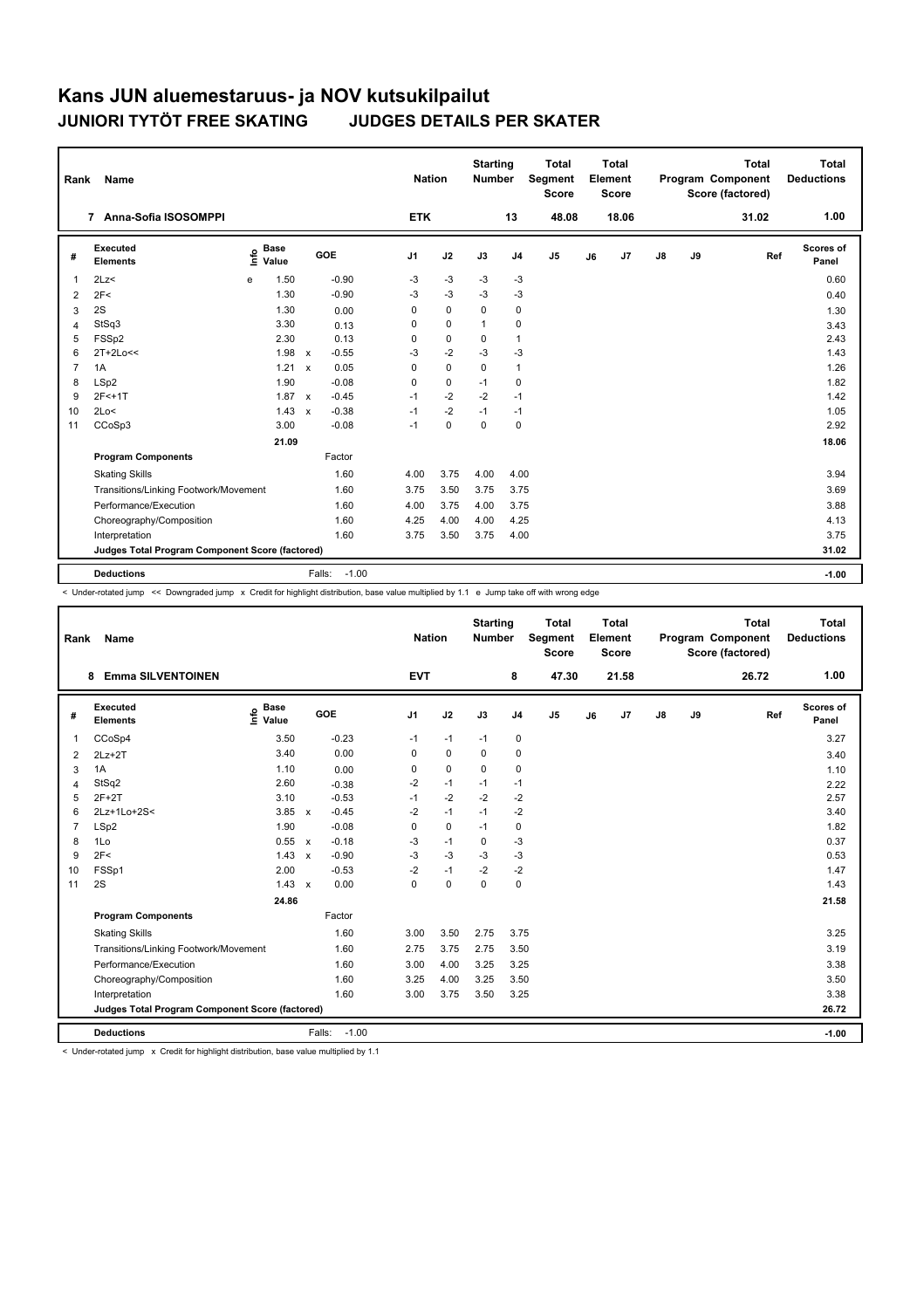| Rank | <b>Name</b>                                     |                                             |              |         | <b>Nation</b> |             | <b>Starting</b><br><b>Number</b> |                | <b>Total</b><br>Segment<br><b>Score</b> |    | <b>Total</b><br>Element<br><b>Score</b> |               |    | <b>Total</b><br>Program Component<br>Score (factored) | <b>Total</b><br><b>Deductions</b> |
|------|-------------------------------------------------|---------------------------------------------|--------------|---------|---------------|-------------|----------------------------------|----------------|-----------------------------------------|----|-----------------------------------------|---------------|----|-------------------------------------------------------|-----------------------------------|
|      | Jenni SALO<br>9                                 |                                             |              |         | <b>EVT</b>    |             |                                  | 15             | 45.01                                   |    | 16.40                                   |               |    | 28.61                                                 | 0.00                              |
| #    | <b>Executed</b><br><b>Elements</b>              | <b>Base</b><br>e <sup>Base</sup><br>⊆ Value |              | GOE     | J1            | J2          | J3                               | J <sub>4</sub> | J <sub>5</sub>                          | J6 | J <sub>7</sub>                          | $\mathsf{J}8$ | J9 | Ref                                                   | Scores of<br>Panel                |
|      | 2F<+2Lo<<                                       | 1.80                                        |              | $-0.90$ | -3            | $-3$        | -3                               | -3             |                                         |    |                                         |               |    |                                                       | 0.90                              |
| 2    | 2Lo<<                                           | 0.50                                        |              | $-0.25$ | $-2$          | $-3$        | $-3$                             | $-2$           |                                         |    |                                         |               |    |                                                       | 0.25                              |
| 3    | LSp2                                            | 1.90                                        |              | 0.00    | $\mathbf 0$   | $\pmb{0}$   | $\mathbf 0$                      | 0              |                                         |    |                                         |               |    |                                                       | 1.90                              |
|      | 2T+1Lo+2S<                                      | 2.70                                        |              | $-0.25$ | $-1$          | $-1$        | $-2$                             | $-1$           |                                         |    |                                         |               |    |                                                       | 2.45                              |
| 5    | StSq2                                           | 2.60                                        |              | $-0.08$ | $-1$          | $\pmb{0}$   | $\mathbf 0$                      | 0              |                                         |    |                                         |               |    |                                                       | 2.52                              |
| 6    | 2T                                              | $1.43 \times$                               |              | $-0.10$ | $\Omega$      | $-2$        | $\Omega$                         | $\Omega$       |                                         |    |                                         |               |    |                                                       | 1.33                              |
|      | CCoSp2                                          | 2.50                                        |              | $-0.08$ | $\mathbf 0$   | $\pmb{0}$   | $-1$                             | 0              |                                         |    |                                         |               |    |                                                       | 2.42                              |
| 8    | 2F<<+1A+SEQ                                     | 1.41                                        | $\mathsf{x}$ | $-0.45$ | $-2$          | $-2$        | $-3$                             | $-2$           |                                         |    |                                         |               |    |                                                       | 0.96                              |
| 9    | 2S<                                             | 0.99                                        | $\mathsf{x}$ | $-0.25$ | $-1$          | $-2$        | $-1$                             | $-1$           |                                         |    |                                         |               |    |                                                       | 0.74                              |
| 10   | 1A                                              | 1.21                                        | $\mathbf{x}$ | $-0.05$ | 0             | $\mathbf 0$ | $-1$                             | 0              |                                         |    |                                         |               |    |                                                       | 1.16                              |
| 11   | FSSp2                                           | 2.30                                        |              | $-0.53$ | $-2$          | $-1$        | $-2$                             | $-2$           |                                         |    |                                         |               |    |                                                       | 1.77                              |
|      |                                                 | 19.34                                       |              |         |               |             |                                  |                |                                         |    |                                         |               |    |                                                       | 16.40                             |
|      | <b>Program Components</b>                       |                                             |              | Factor  |               |             |                                  |                |                                         |    |                                         |               |    |                                                       |                                   |
|      | <b>Skating Skills</b>                           |                                             |              | 1.60    | 3.50          | 3.50        | 3.50                             | 3.00           |                                         |    |                                         |               |    |                                                       | 3.38                              |
|      | Transitions/Linking Footwork/Movement           |                                             |              | 1.60    | 3.50          | 3.25        | 3.25                             | 2.75           |                                         |    |                                         |               |    |                                                       | 3.19                              |
|      | Performance/Execution                           |                                             |              | 1.60    | 3.75          | 4.00        | 3.75                             | 3.25           |                                         |    |                                         |               |    |                                                       | 3.69                              |
|      | Choreography/Composition                        |                                             |              | 1.60    | 4.00          | 4.00        | 3.75                             | 3.50           |                                         |    |                                         |               |    |                                                       | 3.81                              |
|      | Interpretation                                  |                                             |              | 1.60    | 3.75          | 3.75        | 4.25                             | 3.50           |                                         |    |                                         |               |    |                                                       | 3.81                              |
|      | Judges Total Program Component Score (factored) |                                             |              |         |               |             |                                  |                |                                         |    |                                         |               |    |                                                       | 28.61                             |
|      |                                                 |                                             |              |         |               |             |                                  |                |                                         |    |                                         |               |    |                                                       |                                   |
|      | <b>Deductions</b>                               |                                             |              |         |               |             |                                  |                |                                         |    |                                         |               |    |                                                       | 0.00                              |

< Under-rotated jump << Downgraded jump x Credit for highlight distribution, base value multiplied by 1.1

| Rank           | <b>Name</b>                                     |                              |              |         | <b>Nation</b> |             | <b>Starting</b><br><b>Number</b> |                | <b>Total</b><br>Segment<br><b>Score</b> |    | Total<br>Element<br><b>Score</b> |               |    | <b>Total</b><br>Program Component<br>Score (factored) | <b>Total</b><br><b>Deductions</b> |
|----------------|-------------------------------------------------|------------------------------|--------------|---------|---------------|-------------|----------------------------------|----------------|-----------------------------------------|----|----------------------------------|---------------|----|-------------------------------------------------------|-----------------------------------|
| 10             | Sonia HASANEN                                   |                              |              |         | <b>HSK</b>    |             |                                  | 11             | 43.90                                   |    | 21.27                            |               |    | 23.63                                                 | 1.00                              |
| #              | Executed<br><b>Elements</b>                     | <b>Base</b><br>Info<br>Value | GOE          |         | J1            | J2          | J3                               | J <sub>4</sub> | J <sub>5</sub>                          | J6 | J7                               | $\mathsf{J}8$ | J9 | Ref                                                   | Scores of<br>Panel                |
| $\mathbf{1}$   | $1A+2T$                                         | 2.40                         |              | 0.00    | 0             | $\mathbf 0$ | $\mathbf 0$                      | $\pmb{0}$      |                                         |    |                                  |               |    |                                                       | 2.40                              |
| $\overline{2}$ | 2F+1Lo+2S                                       | 3.60                         |              | $-0.53$ | $-2$          | $-2$        | $-2$                             | $-1$           |                                         |    |                                  |               |    |                                                       | 3.07                              |
| 3              | 2Lz                                             | 2.10                         |              | $-0.53$ | $-2$          | $-1$        | $-3$                             | $-1$           |                                         |    |                                  |               |    |                                                       | 1.57                              |
| 4              | CCoSp2                                          | 2.50                         |              | $-0.08$ | $-1$          | $\mathbf 0$ | $\Omega$                         | $\mathbf 0$    |                                         |    |                                  |               |    |                                                       | 2.42                              |
| 5              | $2Lo+2T$                                        | 3.10                         |              | $-0.90$ | $-3$          | $-3$        | $-3$                             | $-3$           |                                         |    |                                  |               |    |                                                       | 2.20                              |
| 6              | FSSp3                                           | 2.60                         |              | $-0.45$ | $-2$          | $-1$        | $-1$                             | $-2$           |                                         |    |                                  |               |    |                                                       | 2.15                              |
| $\overline{7}$ | 2Lo                                             | 1.98                         | $\mathsf{x}$ | 0.08    | $\Omega$      | $\Omega$    | $\mathbf{1}$                     | 0              |                                         |    |                                  |               |    |                                                       | 2.06                              |
| 8              | 2S                                              | 1.43                         | $\mathbf{x}$ | 0.00    | $\Omega$      | $\Omega$    | $\Omega$                         | $\Omega$       |                                         |    |                                  |               |    |                                                       | 1.43                              |
| 9              | 1Lz                                             | 0.66                         | $\mathsf{x}$ | $-0.08$ | $-1$          | $-1$        | $\Omega$                         | $-1$           |                                         |    |                                  |               |    |                                                       | 0.58                              |
| 10             | CSSp1                                           | 1.90                         |              | $-0.08$ | 0             | $-1$        | $\mathbf 0$                      | $\mathbf 0$    |                                         |    |                                  |               |    |                                                       | 1.82                              |
| 11             | StSq1                                           | 1.80                         |              | $-0.23$ | $-2$          | $\mathbf 0$ | $-1$                             | 0              |                                         |    |                                  |               |    |                                                       | 1.57                              |
|                |                                                 | 24.07                        |              |         |               |             |                                  |                |                                         |    |                                  |               |    |                                                       | 21.27                             |
|                | <b>Program Components</b>                       |                              |              | Factor  |               |             |                                  |                |                                         |    |                                  |               |    |                                                       |                                   |
|                | <b>Skating Skills</b>                           |                              |              | 1.60    | 2.75          | 3.25        | 3.50                             | 3.00           |                                         |    |                                  |               |    |                                                       | 3.13                              |
|                | Transitions/Linking Footwork/Movement           |                              |              | 1.60    | 2.50          | 2.75        | 3.50                             | 2.75           |                                         |    |                                  |               |    |                                                       | 2.88                              |
|                | Performance/Execution                           |                              |              | 1.60    | 2.50          | 3.25        | 3.00                             | 2.75           |                                         |    |                                  |               |    |                                                       | 2.88                              |
|                | Choreography/Composition                        |                              |              | 1.60    | 2.50          | 3.25        | 3.50                             | 3.00           |                                         |    |                                  |               |    |                                                       | 3.06                              |
|                | Interpretation                                  |                              |              | 1.60    | 2.25          | 3.50        | 2.75                             | 2.75           |                                         |    |                                  |               |    |                                                       | 2.81                              |
|                | Judges Total Program Component Score (factored) |                              |              |         |               |             |                                  |                |                                         |    |                                  |               |    |                                                       | 23.63                             |
|                | <b>Deductions</b>                               |                              | Falls:       | $-1.00$ |               |             |                                  |                |                                         |    |                                  |               |    |                                                       | $-1.00$                           |

x Credit for highlight distribution, base value multiplied by 1.1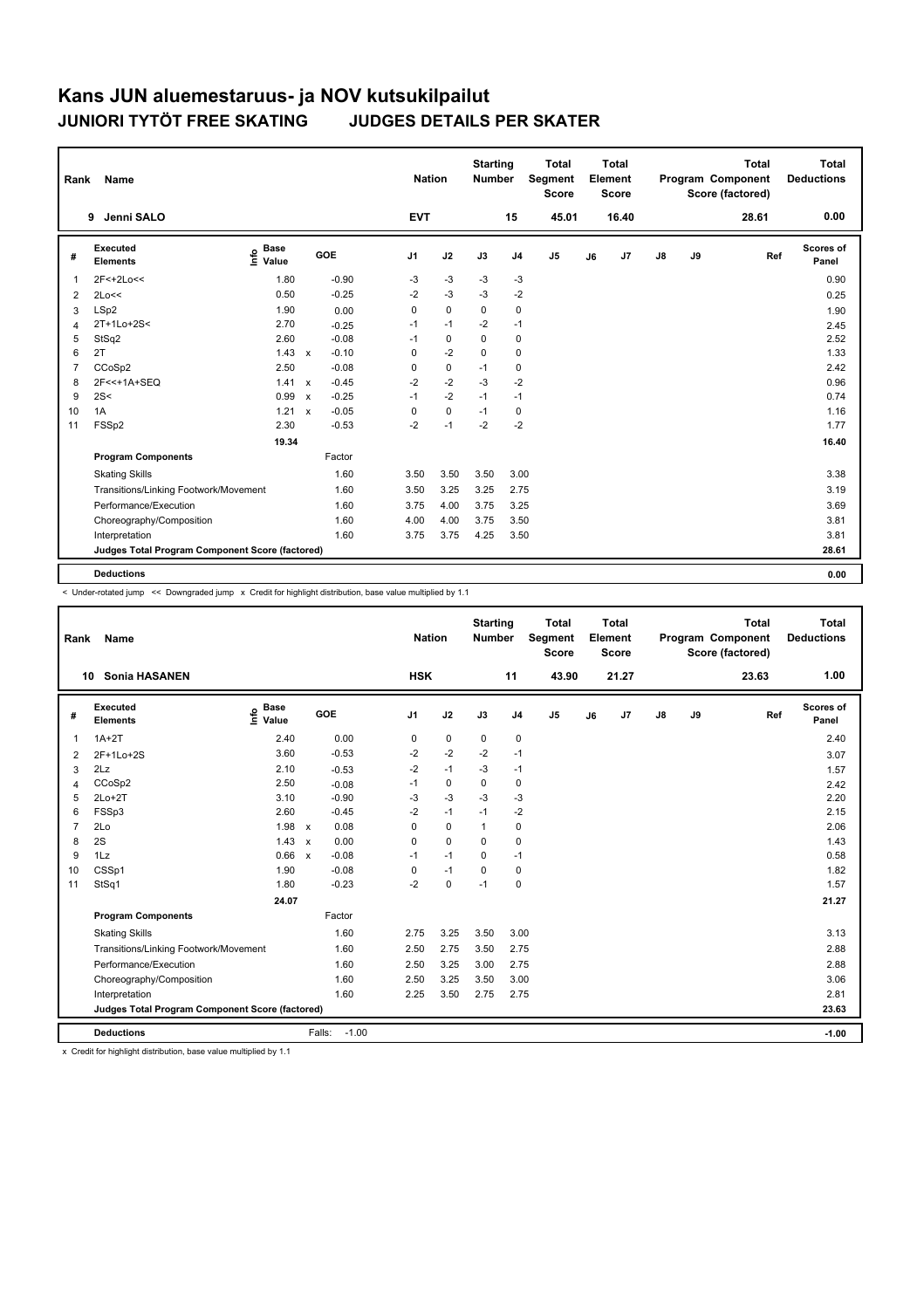| Rank           | Name                                            |                              |                           |                   | <b>Nation</b>  |             | <b>Starting</b><br><b>Number</b> |                | <b>Total</b><br>Segment<br><b>Score</b> |    | <b>Total</b><br>Element<br>Score |               |    | <b>Total</b><br>Program Component<br>Score (factored) | <b>Total</b><br><b>Deductions</b> |
|----------------|-------------------------------------------------|------------------------------|---------------------------|-------------------|----------------|-------------|----------------------------------|----------------|-----------------------------------------|----|----------------------------------|---------------|----|-------------------------------------------------------|-----------------------------------|
| 11             | <b>Janika PASANEN</b>                           |                              |                           |                   | <b>MTK</b>     |             |                                  | 10             | 43.26                                   |    | 20.46                            |               |    | 23.80                                                 | 1.00                              |
| #              | <b>Executed</b><br><b>Elements</b>              | <b>Base</b><br>١nfo<br>Value |                           | GOE               | J <sub>1</sub> | J2          | J3                               | J <sub>4</sub> | J <sub>5</sub>                          | J6 | J7                               | $\mathsf{J}8$ | J9 | Ref                                                   | Scores of<br>Panel                |
| 1              | 2Lz+2T+1Lo                                      | 3.90                         |                           | $-0.53$           | $-2$           | $-2$        | $-1$                             | $-2$           |                                         |    |                                  |               |    |                                                       | 3.37                              |
| 2              | 2F                                              | 1.80                         |                           | $-0.90$           | $-3$           | $-3$        | $-3$                             | $-3$           |                                         |    |                                  |               |    |                                                       | 0.90                              |
| 3              | LSp1                                            | 1.50                         |                           | $-0.15$           | $-1$           | $\mathbf 0$ | $-1$                             | 0              |                                         |    |                                  |               |    |                                                       | 1.35                              |
| $\overline{4}$ | 2S                                              | 1.30                         |                           | 0.00              | 0              | $\mathbf 0$ | $\mathbf 0$                      | 0              |                                         |    |                                  |               |    |                                                       | 1.30                              |
| 5              | 2Lz                                             | 2.10                         |                           | 0.08              | 0              | $\mathbf 0$ | 1                                | 0              |                                         |    |                                  |               |    |                                                       | 2.18                              |
| 6              | FSSp2                                           | 2.30                         |                           | $-0.08$           | $-1$           | $\mathbf 0$ | $\Omega$                         | $\mathbf 0$    |                                         |    |                                  |               |    |                                                       | 2.22                              |
| $\overline{7}$ | StSqB                                           | 1.50                         |                           | $-0.23$           | $-2$           | $\mathbf 0$ | $-1$                             | 0              |                                         |    |                                  |               |    |                                                       | 1.27                              |
| 8              | $2S+2T$                                         | 2.86                         | $\mathsf{x}$              | $-0.25$           | $-1$           | $-1$        | $-1$                             | $-2$           |                                         |    |                                  |               |    |                                                       | 2.61                              |
| 9              | 1A                                              | 1.21                         | $\mathsf{x}$              | 0.00              | 0              | $\mathbf 0$ | 0                                | 0              |                                         |    |                                  |               |    |                                                       | 1.21                              |
| 10             | CCoSp3                                          | 3.00                         |                           | $-0.15$           | $-2$           | $\Omega$    | $\Omega$                         | $\Omega$       |                                         |    |                                  |               |    |                                                       | 2.85                              |
| 11             | 2F+SEQ                                          | 1.58                         | $\boldsymbol{\mathsf{x}}$ | $-0.38$           | $-2$           | $-1$        | $-1$                             | $-1$           |                                         |    |                                  |               |    |                                                       | 1.20                              |
|                |                                                 | 23.05                        |                           |                   |                |             |                                  |                |                                         |    |                                  |               |    |                                                       | 20.46                             |
|                | <b>Program Components</b>                       |                              |                           | Factor            |                |             |                                  |                |                                         |    |                                  |               |    |                                                       |                                   |
|                | <b>Skating Skills</b>                           |                              |                           | 1.60              | 3.00           | 3.25        | 3.00                             | 3.75           |                                         |    |                                  |               |    |                                                       | 3.25                              |
|                | Transitions/Linking Footwork/Movement           |                              |                           | 1.60              | 2.50           | 3.00        | 2.50                             | 3.00           |                                         |    |                                  |               |    |                                                       | 2.75                              |
|                | Performance/Execution                           |                              |                           | 1.60              | 2.75           | 3.25        | 3.00                             | 3.25           |                                         |    |                                  |               |    |                                                       | 3.06                              |
|                | Choreography/Composition                        |                              |                           | 1.60              | 2.50           | 3.25        | 3.25                             | 3.00           |                                         |    |                                  |               |    |                                                       | 3.00                              |
|                | Interpretation                                  |                              |                           | 1.60              | 2.50           | 3.00        | 2.75                             | 3.00           |                                         |    |                                  |               |    |                                                       | 2.81                              |
|                | Judges Total Program Component Score (factored) |                              |                           |                   |                |             |                                  |                |                                         |    |                                  |               |    |                                                       | 23.80                             |
|                | <b>Deductions</b>                               |                              |                           | $-1.00$<br>Falls: |                |             |                                  |                |                                         |    |                                  |               |    |                                                       | $-1.00$                           |

x Credit for highlight distribution, base value multiplied by 1.1

| Rank           | <b>Name</b>                                     |   |                                  |              |         |                | <b>Nation</b> | <b>Starting</b><br><b>Number</b> |                | <b>Total</b><br>Segment<br><b>Score</b> |    | <b>Total</b><br>Element<br><b>Score</b> |               |    | <b>Total</b><br>Program Component<br>Score (factored) |     | <b>Total</b><br><b>Deductions</b> |
|----------------|-------------------------------------------------|---|----------------------------------|--------------|---------|----------------|---------------|----------------------------------|----------------|-----------------------------------------|----|-----------------------------------------|---------------|----|-------------------------------------------------------|-----|-----------------------------------|
|                | <b>Emilia MUHONEN</b><br>12                     |   |                                  |              |         | <b>KAT</b>     |               |                                  | $\overline{7}$ | 43.21                                   |    | 19.40                                   |               |    | 23.81                                                 |     | 0.00                              |
| #              | Executed<br><b>Elements</b>                     |   | <b>Base</b><br>o Base<br>⊆ Value |              | GOE     | J <sub>1</sub> | J2            | J3                               | J <sub>4</sub> | J <sub>5</sub>                          | J6 | J7                                      | $\mathsf{J}8$ | J9 |                                                       | Ref | Scores of<br>Panel                |
| -1             | $2F+2T$                                         |   | 3.10                             |              | 0.00    | 0              | 0             | 0                                | 0              |                                         |    |                                         |               |    |                                                       |     | 3.10                              |
| 2              | $2Lz+2T<$                                       | e | 3.00                             |              | $-0.83$ | $-3$           | $-2$          | $-3$                             | $-3$           |                                         |    |                                         |               |    |                                                       |     | 2.17                              |
| 3              | 1A                                              |   | 1.10                             |              | $-0.05$ | $-1$           | 0             | $\Omega$                         | 0              |                                         |    |                                         |               |    |                                                       |     | 1.05                              |
| 4              | FSSp1                                           |   | 2.00                             |              | $-0.08$ | $-1$           | $\mathbf 0$   | $\mathbf 0$                      | $\mathbf 0$    |                                         |    |                                         |               |    |                                                       |     | 1.92                              |
| 5              | 2F+1Lo<+2S<                                     |   | 3.10                             |              | $-0.68$ | $-3$           | $-2$          | $-2$                             | $-2$           |                                         |    |                                         |               |    |                                                       |     | 2.42                              |
| 6              | 2Lz<                                            | e | 1.50                             |              | $-0.90$ | $-3$           | $-3$          | $-3$                             | $-3$           |                                         |    |                                         |               |    |                                                       |     | 0.60                              |
| $\overline{7}$ | CCoSp1                                          |   | 2.00                             |              | $-0.23$ | $-2$           | $\Omega$      | $\Omega$                         | $-1$           |                                         |    |                                         |               |    |                                                       |     | 1.77                              |
| 8              | 2S                                              |   | 1.43                             | $\mathsf{x}$ | 0.00    | $\Omega$       | $\mathbf 0$   | $\mathbf 0$                      | $\mathbf 0$    |                                         |    |                                         |               |    |                                                       |     | 1.43                              |
| 9              | 2Lo                                             |   | 1.98                             | $\mathsf{x}$ | $-0.08$ | 0              | $\mathbf 0$   | $\Omega$                         | $-1$           |                                         |    |                                         |               |    |                                                       |     | 1.90                              |
| 10             | StSqB                                           |   | 1.50                             |              | $-0.23$ | $-2$           | $-1$          | $\Omega$                         | $\mathbf 0$    |                                         |    |                                         |               |    |                                                       |     | 1.27                              |
| 11             | CoSp2                                           |   | 2.00                             |              | $-0.23$ | $-1$           | $-1$          | $-1$                             | $\mathbf 0$    |                                         |    |                                         |               |    |                                                       |     | 1.77                              |
|                |                                                 |   | 22.71                            |              |         |                |               |                                  |                |                                         |    |                                         |               |    |                                                       |     | 19.40                             |
|                | <b>Program Components</b>                       |   |                                  |              | Factor  |                |               |                                  |                |                                         |    |                                         |               |    |                                                       |     |                                   |
|                | <b>Skating Skills</b>                           |   |                                  |              | 1.60    | 2.50           | 3.25          | 2.50                             | 2.75           |                                         |    |                                         |               |    |                                                       |     | 2.75                              |
|                | Transitions/Linking Footwork/Movement           |   |                                  |              | 1.60    | 2.25           | 3.25          | 3.00                             | 2.50           |                                         |    |                                         |               |    |                                                       |     | 2.75                              |
|                | Performance/Execution                           |   |                                  |              | 1.60    | 2.75           | 3.50          | 3.50                             | 2.75           |                                         |    |                                         |               |    |                                                       |     | 3.13                              |
|                | Choreography/Composition                        |   |                                  |              | 1.60    | 2.75           | 3.50          | 3.50                             | 3.00           |                                         |    |                                         |               |    |                                                       |     | 3.19                              |
|                | Interpretation                                  |   |                                  |              | 1.60    | 2.50           | 3.25          | 3.50                             | 3.00           |                                         |    |                                         |               |    |                                                       |     | 3.06                              |
|                | Judges Total Program Component Score (factored) |   |                                  |              |         |                |               |                                  |                |                                         |    |                                         |               |    |                                                       |     | 23.81                             |
|                | <b>Deductions</b>                               |   |                                  |              |         |                |               |                                  |                |                                         |    |                                         |               |    |                                                       |     | 0.00                              |

< Under-rotated jump x Credit for highlight distribution, base value multiplied by 1.1 e Jump take off with wrong edge